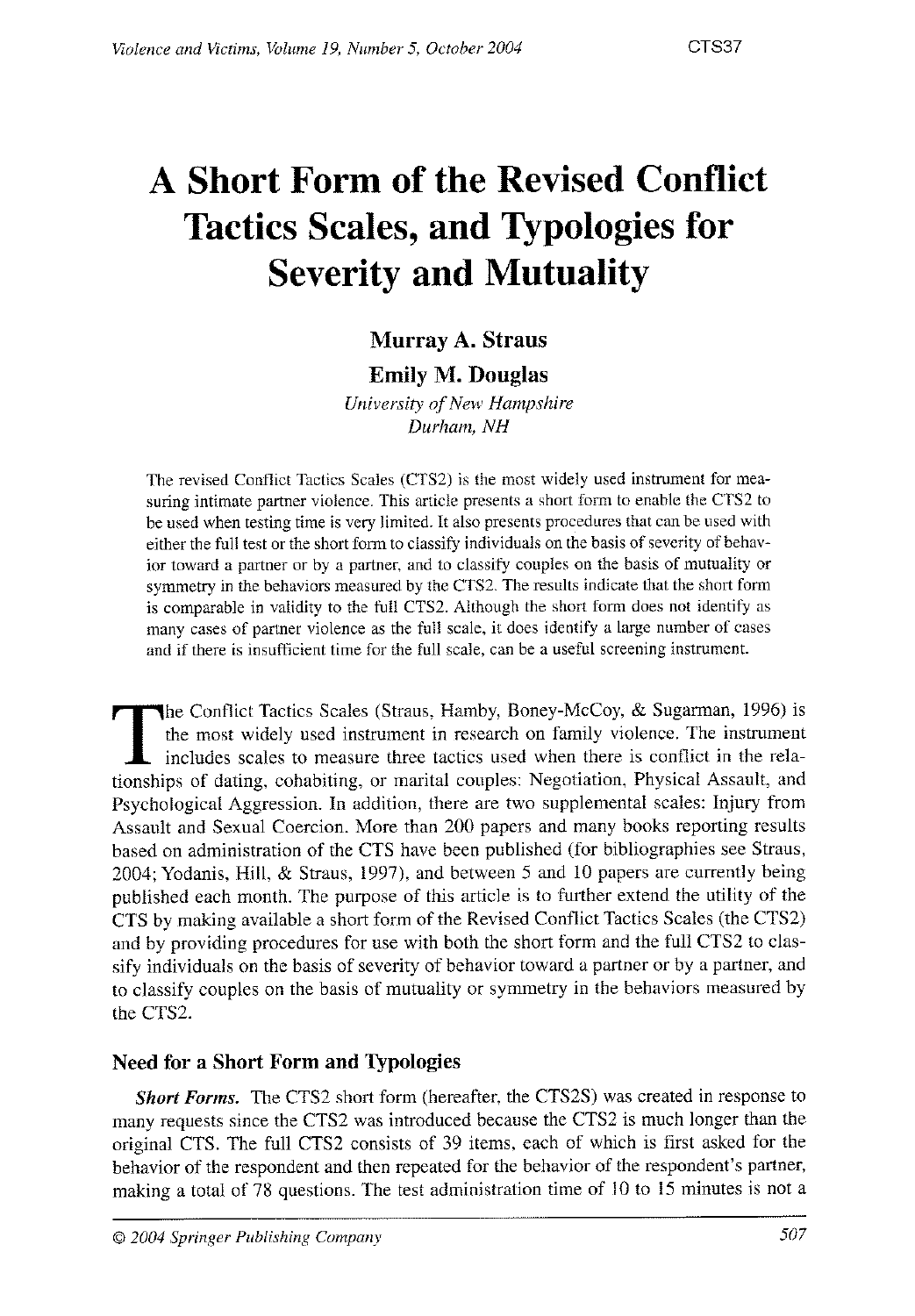problem in many clinical and research applications, but there are also many applications where this amount of time is not available. For example. most survey research is now conducted by telephone. The recommended maximum length for a phone interview is 30 minutes. If, as is usually the case, many other aspects of family relationships must be measured, it is not possible to devote a third to half of the interview time to the variables measured by the CTS2. The research reported in this article was undertaken lo create and evaluate a  $20$ -question short form which would take approximately 3 minutes to administer.

*Severity Level.* The severity of aggression against a partner is a critical issue that needs to be addressed in research on family violence. The CTS2 has separate subscales for minor and severe levels of the Physical Assault, Injury, Psychological Aggression, and Sexual Coercion scales. However, the minor subscale scores are confounded with the severe subscale scores because almost evcryone who engages in the morc severe behavior also engages in the less severe behavior. Partners who kick or punch are also likely to slap and shove. The Severity Levels measure described in this article avoids this problem by classifying respondents into three mutually exclusive types: none, minor only, and severe. These categories can be used as the dependent variable in multinomial logistic regression or discriminate analysis. The severity level variable can also be used as a three-category ordinal measure of each of the behaviors measured by the CTS2.

*Mutuality Types.* Another critical issue in measuring partner violence is the mutuality of the abusive behavior. The CTS2 obtains data on the use of physical and psychological aggression by both parties in a relationship. However, until now there has not been a standardized procedure to take into account the mutuality of violence. This article describes a method of doing this by creating mutuality types. The need for such a typology is based on the assumption that most research and clinical work on partner violence will benefit from taking into account the behavior of both partners in a relationship. This applies even when it might seem that only information on the behavior of one of the partners is needed, such as when the CTS2 is used to measure progress in a treatment program for male batterers. Research has shown that the cessation of violence by one partner is highly dependent on whether the other partner also stops hitting (Feld & Straus, 1989; Gelles & Straus, 1988). Thus, when monitoring a treatment program, it is crucial to know the extent to which the partner has also ceased acts of psychological and physical aggression. The mutuality types provide one way to investigate this issue. They obrain the scores for each partner to classify couples into three categories: male partner only, female partner only, and both aggressive.

# **METHOD**

#### **Sample**

The sample consists of students enrolled in introductory sociology and psychology courses at a New England university in 1998, 1999, and 2000. The procedures to ensure informed consent. privacy, and safety were reviewed and approved by the Institutional Review Board of the University of New Hampshire. The questionnaires were distributed in class to all students present. They were told that the questionnaire asked about beliefs and experiences they may have had in a dating relationship. They were informed that the questionnaire included questions on sensitive issues such as sex. The written and oral instructions emphasized that answering the questionnaire was entirely voluntary, and that they could also skip any question that they did not wish to answer. The students were instructed to put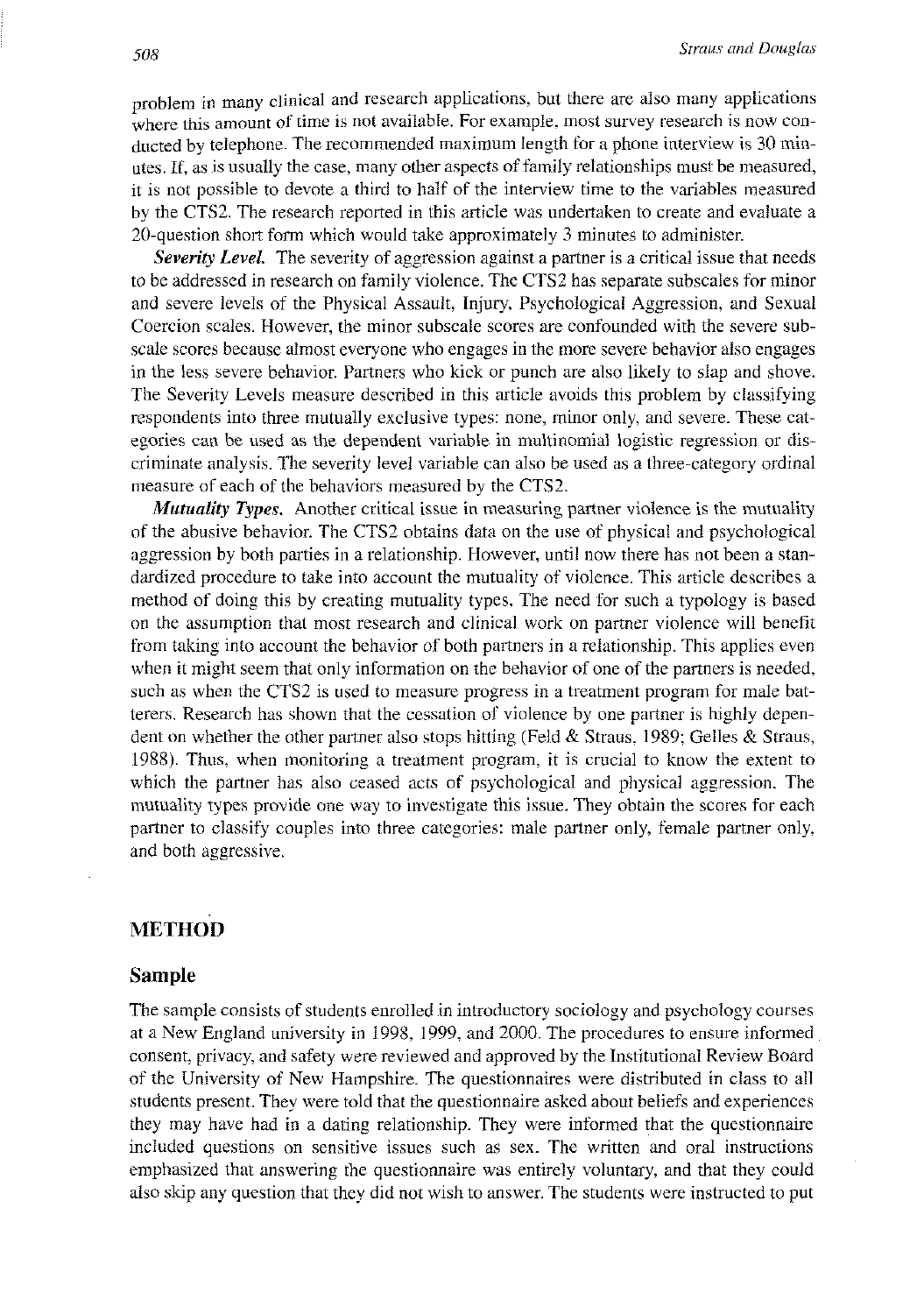their completed questionnaires in a slot in a box near the exit door and leave. Those who did not wish to participate put a blank questionnaire in the box and were indistinguishable from students who completed the questionnaire. Only 1 or 2 students out of each class of *50* to 80 students did not complete the questionnaire.

The questionnaire included the full CTS2 scale (not a short form) and a number of other scales in addition to the CTS2. Most students completed the questionnaire in 40 to 45 minutes. Questionnaires for students who had not been in a dating relationship of at least I-month duration in the past 12 months were excluded from the analyses reported in this article. Married students were not included because there were not enough in these groups to analyze separately. The resulting sample consisted of 1,157 cases (347 males and 810 females).

# **Procedure to Create the CTS2S**

The following steps were ibllowed to create the short form of the CTS2 (see the Appendices for sample items).

- 1. For each of the five scales, 2 items were selected from the full scale. One of the 2 items was choscn from the severe behavior subscale, and the other from the less severe behavior subscale. (For the Negotiation scale, 1 item was chosen from the Cognitive subscale and the other from the Emotional subscale.) When these 10 items are repeated for behavior of the respondent and the partner, it results in an instrument with 20 questions, compared to 78 questions in the CTS?.
- *2.* The specific minor and severe items wcie selected by computing the correlation of the items in each scale with the total scale score. The item with the highest correlation with the total scale scorc was chosen. When there were items with approximately equal correlations, the itcm with the higher prevalencc rate was chosen.
- *3.* The CTS2 items ask about only one specific act, such as punching. which is an itzm in the Severe Assault scale. This is an appropriate strategy for an instrument that uses multiple items. However, when there is only one item to measure severe assaults, it will underestimate the prevalence of this behavior Consequently, the items selected by steps l and 2 were augmented by adding behaviors measured by the unselected items in the scale. For example, the Severe Assault scale item "Beat up my partner" was changed to make it "Punched or kicked or beat up my partner" It is usually desirable to avoid double-barreled questions like this because it is impossible to know which of the behaviors in the question occurred. However, in this context, the need to tap as many aspects of the domain as possible took precedence.

There are several ways to score the CTS2, including annual prevalence rate, "ever prevalence:' and annual chronicity for those who experienced partner violence (Straus, 2000a; Straus et al., 1996). Thc annual prevalence method of scoring was used for four of the five scales, and the yearly frequency method was used for the Negotiation scale because these are the recommended and most widely used methods of scoring these CTS scales (see section on "Scoring" in Appendix B).

# **Procedure to Create Severity Level Variable**

Scores on the Minor Assault scale of ihe CTS2 overlap with Severe Assaults because people who severely attack a partner almost always also engage in less severe attacks. The severity level variable deals with this problem by classifying respondents into three mutually exclusive categories:  $0 = no$  violence,  $1 =$  minor only, and  $2 =$  severe. The respondents in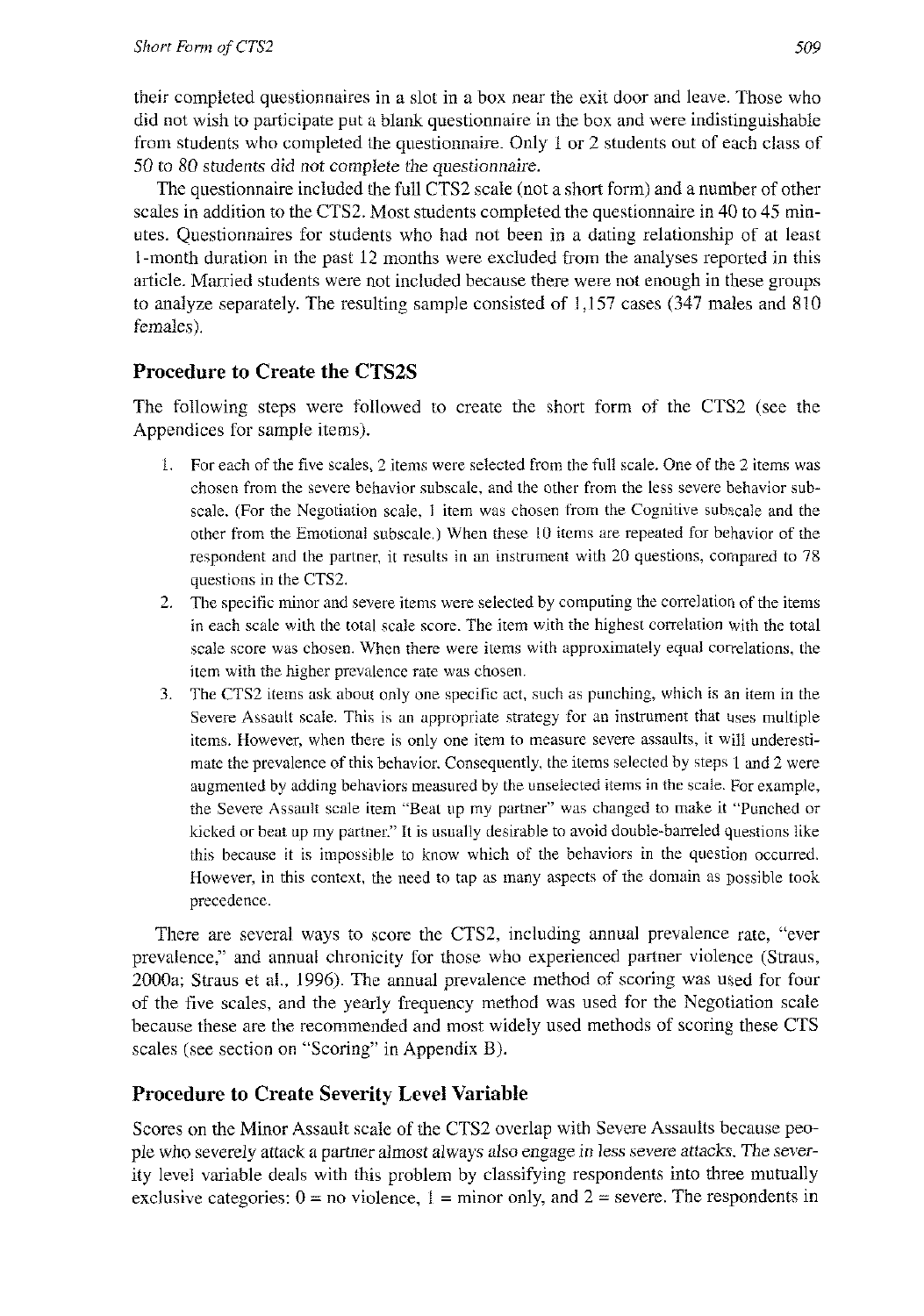the minor only category arc those who reported one or more acts of minor violence and no instances or severe violence. The severity level variable can be used as a three-category typology or as a 3-level ordinal scale.

### **Procedure to Create Mutuality Types**

The mutuality types can be created because the CTS2 repeats each item for the behavior of lhe respondent toward the partner and for the behavior of the partner toward the respondent. Because the CTS2 measures behavior, not attitudes or motives, the respondent has full knowledge of the partner's behavior. This permits classifying couples into three mutuality types even though only one partner is the respondent. For example. the three mutuality types using the Physical Assault scale are  $1 =$  male partner only,  $2 =$  female partner only,  $3 =$  both. Because this typology is intended to aid research on the dynamics of maltreatment, it is not scored if there was no maltreatment of the type measured by a CTSZ scale. Therefore, among a clinical sample such as men in a hatterer treatment program or women in a shelter, all the subjects are classified according to the mutuality of assault, but for a nonclinical sample the typology for physical assault is scored only for the relatively small park of the sample in which a physical assault occurred.

### **Other Measures**

and the world

510

*Risk Factors For Partner Violence.* The questionnaire included scales from the Personal And Relationships Profile (Straus, Hamby. Boney-McCoy. & Sugarman, 1999; Straus & Mouradian,  $1999$ ) to measure risk factors for partner violence. The five scales used for this study, with their alpha coefficients of reliability, and an example of an item from each scale are listed below. Additional psychometric data for these scales can be found in Straus and Mouradian.

Anger Management (.66): "When I feel myself getting angry at my partner, I try to tell myself to calm dawn"

Couple Conflict (.82): "My partner and I disagree about my friends and family"

Criminal History (.83): "Since age 15, I stole or tried to steal something worth more than \$50.00" Negative Attribution (.74): "When my partner is nice to me I wonder what my partner wants"

Vinlencc Approval (.72): "A man should not walk away from a physical fight with anothcr man"

**Socioeconomic Status (SES).** An SES scale was computed by summing items that measure the education of the student's father and mother (score range 1-7 for both variables) and the parents' combined income (score range 1-9). The resulting scale has an alpha coefficient of .68.

**Social Desirability Scale.** A modification of the Reynolds (1982) 13-item social desirability scale was included in the questionnaire. This scale measures the degree to which respondents tend to avoid disclosing socially undesirable behavior. The need to control for social desirability is indicated by the following correlations with the above risk factor variables: Anger Management  $r = .49$ , Couple Conflict  $r = -.47$ , Criminal History  $r = 35$ , Negative Attribution  $r = -.41$ , and Violence Approval  $r = -.39$ .

### **Data Analysis**

*Use ofAn Approximation Version of the CTS2S. A* subset of the items from the full CTS2 was used to approximate the short form given. Therefore, the results presented in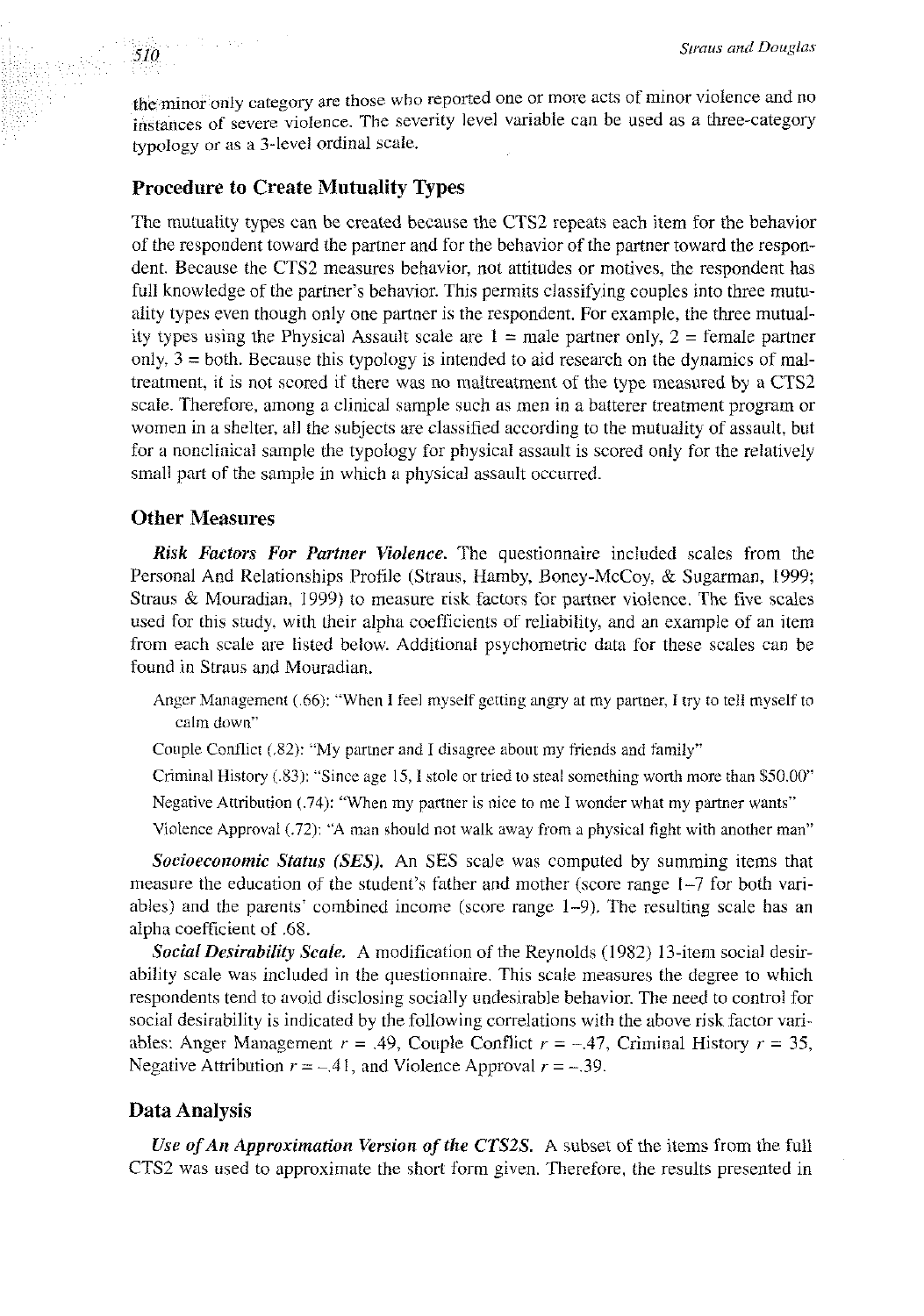#### Short Form of CTS2

this article refer to what will be called an "approximation" of the CTSZS, not to the CTS2S. The reason it is an approximation, as explained previously, is because some of the items in the short form have been augmented by adding behaviors from full CTS2 items that are not in the short form. Because the CTS2S includes morc of the behaviors in the full CTS2, the construct validity coefficients hased on the approximation of the CTS2S can be thought of as lower-bound estimates. If that is correct. use of the short form would show stronger correlations between the short form and the full CTS2 than are reported in this article.

*Reliability and Validify Estimates.* Internal consistency reliability is usually one of the first ways of evaluating an instrument. However, this could not be done for the CTS2S because there is no total score. The instrument consists of five separate scales that are not intended to be summed to obtain a total score. It would be desirable to compute reliability coefficients for each of the five scales; but this is also not appropriate because each scale consists of only two items.

*Concurrent Validify.* The correlation of the approximation version of the CTS2S (see above) with the full CTS2 was used to measure concurrent validity. However, as suggested previously, because some items were augmented by adding behaviors (see step 3 above), the results of using the approximation of the CTS2S can be considered as lower bound estimates of what might be obtained using the actual CTS2S.

*Constnrct Validify.* Preliminary data on the construct validity of the CTS2S was obtained by correlating four risk factor scales listed in the Other Measures section with the short form scales. These four risk factors were also correlated with the full CTS2. To the extent that the short form is conceptually equivalent to the full CTS2, it should have the same pattern of correlation with these variables as the full scale. Because the data on risk factors for partner violence were obtained only for the respondent, the construct validity correlations were performed only for perpetration of the behaviors measured by the CTS2. Partial correlation, controlling for scores of socioeconomic status and social desirability scales and for gender, was used because of possible confounding of these variables with the risk factor and the CTS2 variables.

### **RESULTS**

### **Concurrent Validity**

Partial correlation of the short form scales with the corresponding full CTS2 scales, controlling for scores on the SES and social desirabilily scales and for gender of the respondent, resulted in the following correlations between ihe short form and the full scale.

- *Negotiation.*  $r = .89$  for Negotiation by the respondent. and  $r = .88$  for Negotiation by the partner *Physical Assault.*  $r = .72$  *for Assaults by the respondent on the partner, and*  $r = .69$  *for Assaults* by the partner on the respondent
- *Injury.*  $r = .94$  for Injuries to the respondent, and  $r = .94$  for Injuries to the partner as reported by the respondent
- *Sexual Coercion.*  $r = .65$  for Sexual Coercion by the respondent, and  $r = .67$  for Sexual Coercion by the partner
- *Psychological Aggression,*  $r = .77$  *for Psychological Aggression by the respondent, and*  $r = .69$ for Psychological Aggression by the partner.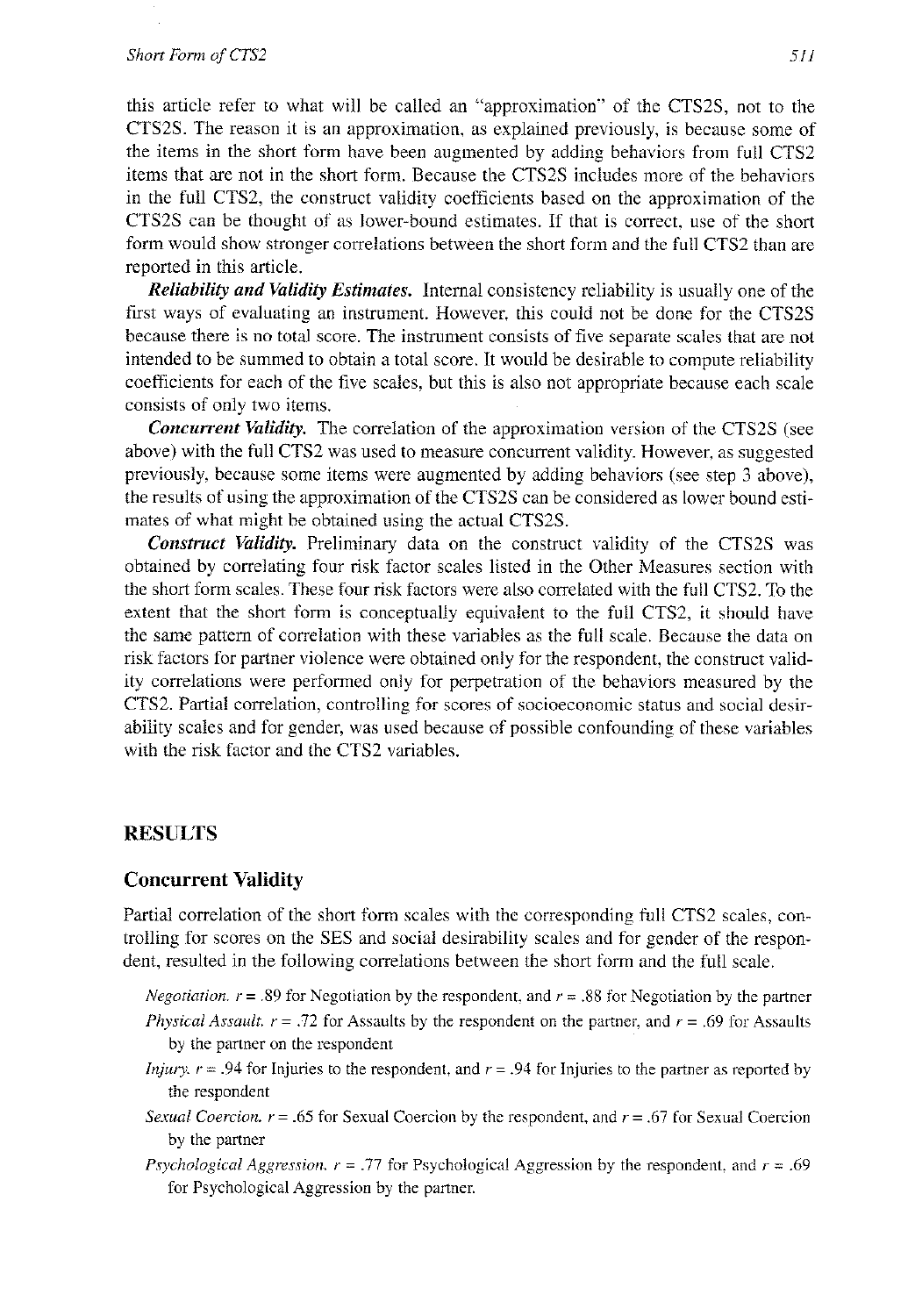These coefficients indicate that measuring the five constructs by the CTS2S results in scores that are highly correlated with the measures of these constructs using the full  $CTS2$ 

### **Construct Validity**

Partial correlations of five risk factors for partner violence with the short form CTS2 scales and the full CTS2 scales are given in Table I. These correlations controlled for scores on the socioeconomic status and social desirability scales. The issue investigated by the correlations in Table I is not the strength of the correlation between the risk factors and the CTS2 variables but rather whether the results from using the short form parallel the results when the full scale is used. This was evaluated by computing a test of the significance of the differences between the short and long form for each of the pairs of correlations in Table 1. Of the 25 pairs of correlations in Table I, only one revealed a statistically significant difference in the results from using the short form and full scale versions of the CTS2. That was for the correlation between negative attributions about the partner and psychological aggression against the partner. The short form resulted in a significantly lower correlation ( $r = .04$ ) than the full scale ( $r = .19$ ) at the .001 level. These results indicate that, with one exception. the short form scales produce the same results as the full scale.

### **Prevalence Rates**

One way of evaluating the validity of scales intended lo measure illegal or reprehensible behavior is the degree to which the instrument is successful in obtaining disclosure of these behaviors. The rates for the short-form and the full CTS2 for the four reprehensible behavior scales are given in Table 2. The full CTS2 results in prevalence rates that are from 20% greater to about double the rate obtained using this version of the short form. These

| CTS Scale         | Anger<br>Management | Couple<br>Conflict | Criminal<br>History | Negative<br>Attributions | Violent<br>Approval |
|-------------------|---------------------|--------------------|---------------------|--------------------------|---------------------|
| Assault           |                     |                    |                     |                          |                     |
| Short             | $-18***$            | $.16***$           | .05                 | $13**$                   | $11***$             |
| Full              | $-21***$            | $.17***$           | $.07*$              | $.14**$                  | $.12**$             |
| Injury            |                     |                    |                     |                          |                     |
| Short             | $-08*$              | $.13***$           | $.10**$             | $.15**$                  | $.12**$             |
| Full              | $-09*$              | $.15***$           | $.13***$            | $19**$                   | $.14**$             |
| Psych. Aggression |                     |                    |                     |                          |                     |
| Short             | $-16**$             | $.12***$           | $-0.02$             | .04                      | .00                 |
| Full              | $-21**$             | $.16***$           | $.05*$              | $.19**$                  | $.07*$              |
| Sexual Coercion   |                     |                    |                     |                          |                     |
| Short             | $-09**$             | $.08*$             | $13**$              | $.13**$                  | $.17**$             |
| Full              | - 11**              | $.14***$           | $14***$             | $.15***$                 | $22**$              |
| Negotiation       |                     |                    |                     |                          |                     |
| Short             | $-04$               | .04                | $-02$               | $-0.02$                  | $-.13**$            |
| Full              | $-.02$              | .01                | $-03$               | $-0.05$                  | $-.12**$            |

**TABLE I. Partial Correlation of CTS2 Short Form and Full CTS2 Scales With Five Risk Factor Variables, Controlling for Social Desirability Response Set** *(N* = **1,160)** 

 $*_{p} \leq 0.05$ ,  $*_{p} \leq 0.01$ , one-tailed partial correlation coefficients.

512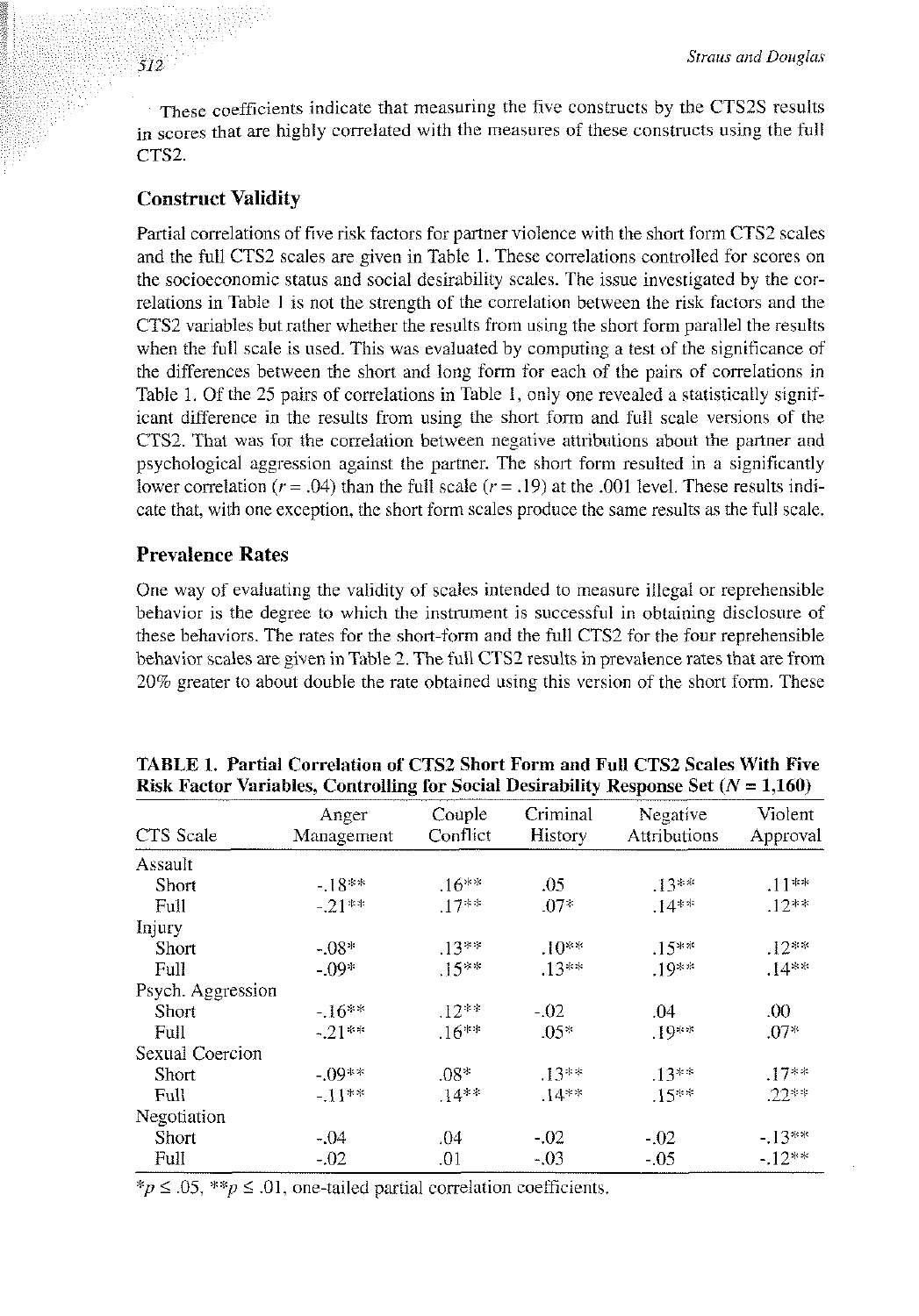|                          |       | Prevalence |                                |                                        |  |  |
|--------------------------|-------|------------|--------------------------------|----------------------------------------|--|--|
| CTS Scale                | Short | Full       | Percentage Point<br>Difference | <b>Full Exceeds</b><br><b>Short By</b> |  |  |
| Assault                  |       |            |                                |                                        |  |  |
| By partner               | 14.7  | 28.1       | 13.4                           | 91.2                                   |  |  |
| By respondent            | 16.7  | 29.6       | 12.9                           | 77.2                                   |  |  |
| Injury                   |       |            |                                |                                        |  |  |
| By partner               | 6.6   | 8.0        | 1.4                            | 21.2                                   |  |  |
| By respondent            | 7.1   | 8.5        | 1.4                            | 19.7                                   |  |  |
| Psychological Aggression |       |            |                                |                                        |  |  |
| By partner               | 55.7  | 76.7       | 21.0                           | 37.7                                   |  |  |
| By respondent            | 57.5  | 79.1       | 21.6                           | 37.6                                   |  |  |
| Sexual Coercion          |       |            |                                |                                        |  |  |
| By partner               | 13.0  | 25.6       | 12.6                           | 97.0                                   |  |  |
| By respondent            | 12.1  | 20.1       | 8.0                            | 66.1                                   |  |  |

|  |  |  | <b>TABLE 2. Prevalence Rates of Short-Form and Full CTS</b> $(N = 1,160)$ |  |  |  |
|--|--|--|---------------------------------------------------------------------------|--|--|--|
|--|--|--|---------------------------------------------------------------------------|--|--|--|

results are consistent with the principle that, for behavioral measures, the more different forms of the behavior for which there are items in the scale, the higher the prevalence rate (Straus, 1990).

# **Severity Levels**

The comparison of the short and long form results for the severity level variables in Table 3 can be considered an extension of the comperison of prevalence rales for the short and full scales in Table 2. The results extend those results by showing hat the lower prevalence rates from using the short form also apply to both the minor only and severe violence categories. All 12 of the comparisons in the column headed minor only show lower rates for the short form, although often not much lower. The same applies to the comparisons in the column for severe behavior.

# **Mutuality Types**

The mutuality types provide a way for researchers and clinicians to identify "gender symmetry" or asymmetry in abusive relationship behavior. In general, Table 4 shows that the short form produced distributions of mutuality types that were similar to the full scale. For example. for all four of the CTS2 scales in Table 4, when there was maltreatment of a partner, the most prevalent pattern was for both partners to engage in the behavior. However, for physical assault, the short form produced higher percentages in the "male only" and "female only" categories.

# **DISCUSSION**

This article makes available a 20-question short form of the CTS2. The article also provides procedures for using either the short form or the full CTS2 to classify respondents into (a) mutually exclusive categories according to the severity of maltreatment of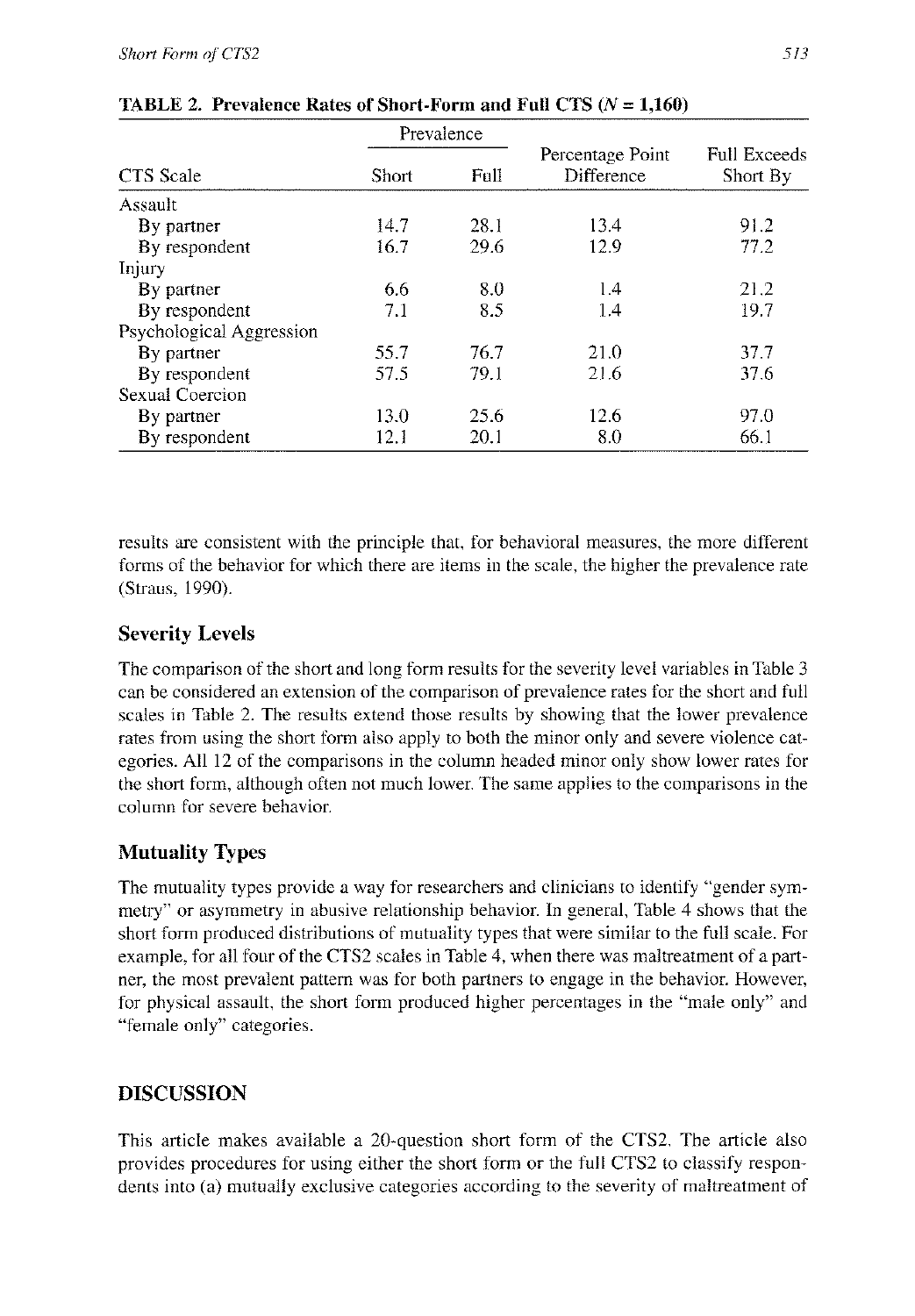|                          |      | Percent in Each Severity Level |        |  |
|--------------------------|------|--------------------------------|--------|--|
| Scale                    | None | Minor Only                     | Severe |  |
| Assault                  |      |                                |        |  |
| All respondents          |      |                                |        |  |
| Short                    | 81.9 | 13.0                           | 5.1    |  |
| Full                     | 70.8 | 19.6                           | 9.6    |  |
| Males                    |      |                                |        |  |
| Short                    | 85.0 | 10.6                           | 4.4    |  |
| Full                     | 73.2 | 18.9                           | 7.9    |  |
| Females                  |      |                                |        |  |
| Short                    | 82.1 | 13.3                           | 5.5    |  |
| Full                     | 69.7 | 19.9                           | 10.4   |  |
| Injury                   |      |                                |        |  |
| All respondents          |      |                                |        |  |
| Short                    | 92.4 | 5.9                            | 1.8    |  |
| Full                     | 91.5 | 6.1                            | 2.4    |  |
| Males                    |      |                                |        |  |
| Short                    | 92.8 | 5.6                            | 1.6    |  |
| Full                     | 92.0 | 5.7                            | 2.2    |  |
| Females                  |      |                                |        |  |
| Short                    | 92.6 | 5.7                            | 1.7    |  |
| Full                     | 91.7 | 6.0                            | 2.3    |  |
| Psychological aggression |      |                                |        |  |
| All respondents          |      |                                |        |  |
| Short                    | 37.7 | 55.5                           | 6.8    |  |
| Full                     | 39.7 | 62.7                           | 16.5   |  |
| Males                    |      |                                |        |  |
| Short                    | 39.7 | 52.0                           | 8.2    |  |
| Full                     | 23.4 | 60.6                           | 15.9   |  |
| Females                  |      |                                |        |  |
| Short                    | 38.0 | 55.1                           | 6.9    |  |
| Full                     | 20.8 | 61.7                           | 17.5   |  |
| Sexual coercion          |      |                                |        |  |
| All respondents          |      |                                |        |  |
| Short                    | 86.9 | 10.8                           | 2.3    |  |
| Full                     | 79.9 | 15.5                           | 4.6    |  |
| Males                    |      |                                |        |  |
| Short                    | 86.6 | 11.4                           | 2.0    |  |
| Full                     | 74.6 | 20.0                           | 5.4    |  |
| Females                  |      |                                |        |  |
| Short                    | 86.6 | 11.4                           | 2.0    |  |
| Full                     | 80.1 | 15.5                           | 4.4    |  |

**TABLE 3. Severity Level of Perpetration By Gender**  $(N = 1,069)$ 

a partner or by a partner. and (b) categories to identify whether there was asymmetry or mutuality in violence. Administration time for the short form is about 3 minutes. which makes this version of the CTS2 suitable for situations where the time available for clinical screening or research interview is not sufficient for the full 78-item CTS2, which takes 10 to 15 minutes.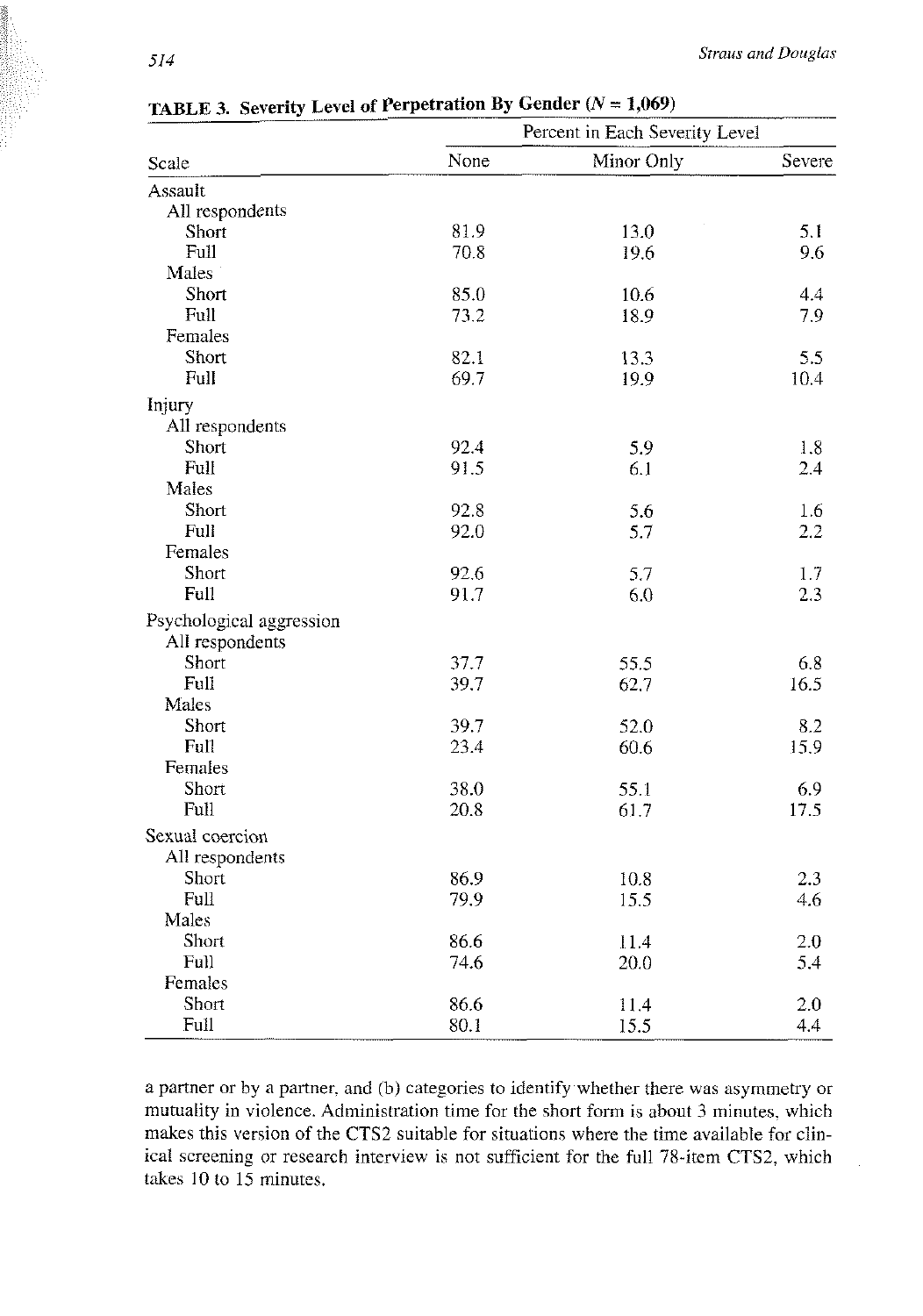|                 |                          |             |           | Percent in Each Type |      |  |  |  |
|-----------------|--------------------------|-------------|-----------|----------------------|------|--|--|--|
|                 |                          | $n^{\rm a}$ | Male Only | Female Only          | Both |  |  |  |
| Assault         |                          |             |           |                      |      |  |  |  |
| Total           | Short                    | 223         | 9.4       | 27.8                 | 62.8 |  |  |  |
|                 | Full                     | 361         | 8.9       | 19.7                 | 71.5 |  |  |  |
| Severe          | Short                    | 71          | 15.5      | 33.8                 | 50.7 |  |  |  |
|                 | Full                     | 134         | 14.9      | 36.6                 | 45.8 |  |  |  |
| Injury          |                          |             |           |                      |      |  |  |  |
| Total           | Short                    | 95          | 15.8      | 16.8                 | 67.4 |  |  |  |
|                 | Full                     | 107         | 15.9      | 18.7                 | 65.4 |  |  |  |
| Severe          | <b>Short</b>             | 20          | 5.0       | 5.0                  | 90.0 |  |  |  |
|                 | Full                     | 28          | 10.7      | 10.7                 | 78.6 |  |  |  |
|                 | Psychological aggression |             |           |                      |      |  |  |  |
| Total           | Short                    | 680         | 2.1       | 4.9                  | 93.1 |  |  |  |
|                 | Full                     | 869         | 1.7       | 4.9                  | 93.3 |  |  |  |
| Severe          | Short                    | 110         | 32.7      | 19.1                 | 48.2 |  |  |  |
|                 | Full                     | 231         | 19.0      | 26.0                 | 55.5 |  |  |  |
| Sexual coercion |                          |             |           |                      |      |  |  |  |
| Total           | Short                    | 177         | 17.5      | 18.1                 | 64.4 |  |  |  |
|                 | Full                     | 305         | 29.2      | 10.5                 | 60.3 |  |  |  |
| Severe Short    |                          | 29          | 27.6      | 27.6                 | 44.8 |  |  |  |
|                 | Full                     | 68          | 27.9      | 13.2                 | 58.8 |  |  |  |

| <b>TABLE 4. Mutuality Types, by Severity and Gender</b> |  |  |  |
|---------------------------------------------------------|--|--|--|
|---------------------------------------------------------|--|--|--|

<sup>a</sup>The *ns* are lower than for the other analyses, because mutuality types are computed only for cases where there is at least one violent incident.

### **Comparison of Short and Full Scale**

*Concurrent Validity.* Concurrent validity, as measured by the correlation between the short form and full scales, ranged from .77 to .89 for perpetration of the behavior measured by each scale, and from *.65* to .94 for being victimized by a partner who engaged in these behaviors. These are inflated concurrent validity coefficients because the items for the short form were selected by taking the items that had the highest correlation with the total scale and because they are part-whole correlations (Cohen. Cohen. West, & Aiken, 2003). Nevertheless, they indicate that the part does retlect the whole. even though the precise degree cannot be estimated using the current data.

*Construct Validity.* Given the high correlation between the short and long form version of each CTS2 scale, it is not surprising that the construct validity analyses found that the correlations of five risk factors for partner violence with the maltreatment of a partner measured by the CTS2S scales were generally parallel to the correlation of these risk factors with maltreatment measured by the full CTS2.

*Sensifivity.* While there is strong evidence indicating the concurrent and construct validity of the CTS2S, the short form has a much lower sensitivity, as evidenced by lower estimates of the prevalence of each of the five behaviors measured by the CTS2. This occurs because the CTS2 is a behavioral measure. as compared, for example, to an attitude measure. For this type of measure, each additional behavior in the scale results in an increase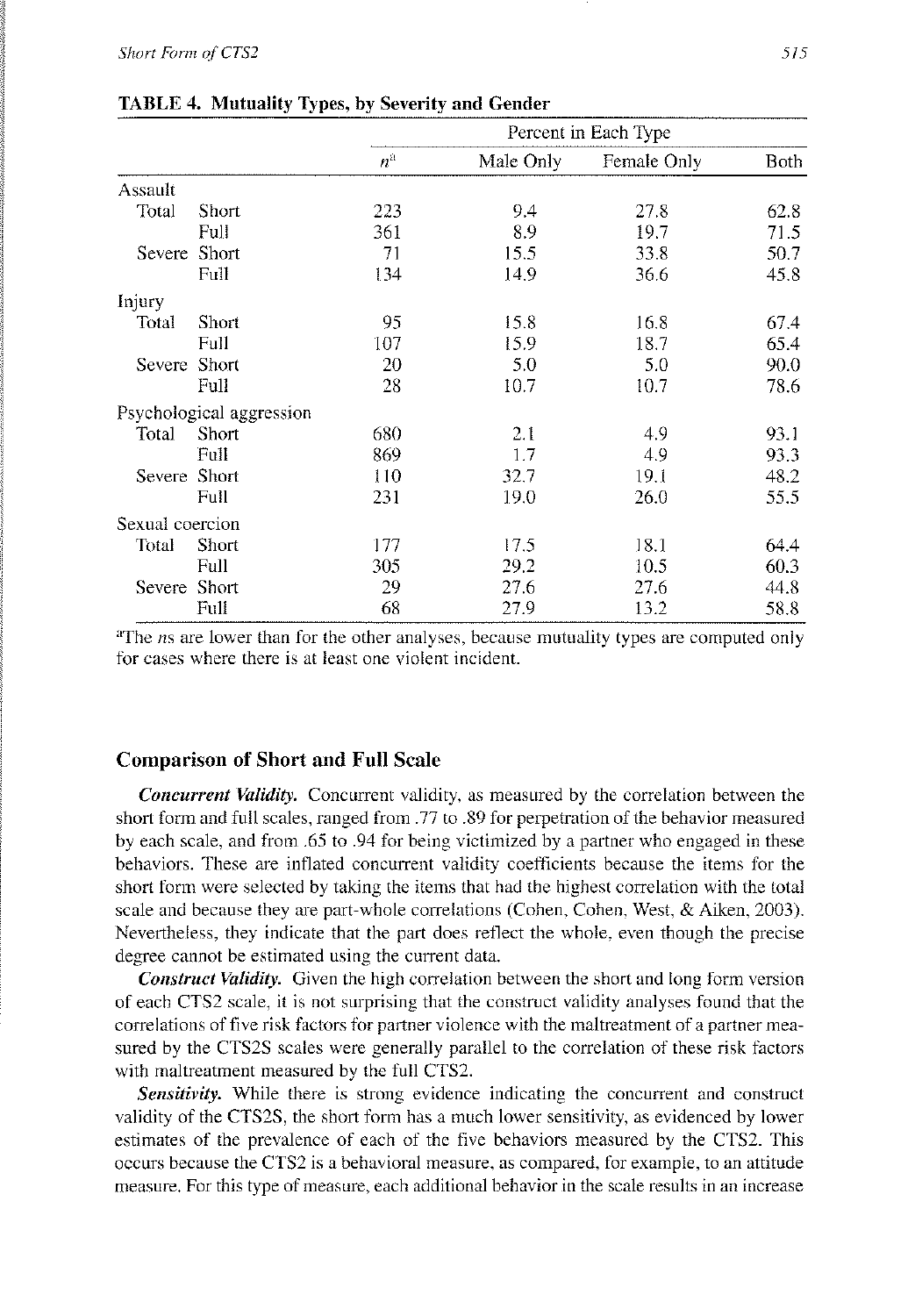in the percentage meeting the criterion of having experienced the behavior (Straus, 1990). The lower sensitivity of the short form is a serious deficiency. Thus, users of the CTS2S need to recognize that there may be significantly lower estimates of partner violence than would be found with the full CTS2.

If there is insufficient time for the ftdl CTS2 and estimating prevalence is crucial, a possible alternative is to use *all* the questions for the scale for which prevalence estimates are most needed and omit the questions for the other scales. This, however, raises the question of the extent to which asking only the questions for one scale, when they  $are$  not embedded in random order with the questions for the other scales, is equivalem to the results from the full CTS2.

### **Severity Levels and Mutuality Types**

*Severity Level.* The severity level variable classifies cases as none, minor only, and severe. These categories provide a way of avoiding the confounding of minor and severe acts of maltreatment that occurs because some of the respondents who used or experienced minor forms of maltreatment also experience or perpetrate more severe forms of that type of maltreatment.

*Mutuality Types.* The CTS2 asks respondents about their own behavior and the behavior of their partner. Usually, asking a respondent about the behavior of someone else is a doubtful procedure unless the focus is on the respondent's perception. However, in the case of the CTS2, the questions ask about the behavior of the partner toward the respondent. Thus, except for the injury scale, the respondent has full knowledge of each behavior in the CTS2 by the partner. This makes it possible to classify the couples into mutuality types. The mutuality types provide an elementary but important way of taking into account the fact that behaviors measured by the CTS2 are embedded in a system of interaction. The mutuality types classify couples into the following categories for each CTS2 scale: male partner only, female partner only, both. The percentage of the sample classified into these three categories by the short form and the full CTS2 is similar.

A problem with this method of obtaining mutuality types is that, unless the CTS2 is administered to both partners, the validity of the classification depends on the accuracy of one partner's report. Moreover, the possible bias is confounded with the gender of the respondent. Most studies have shown little difference in prevalence rates reported by males and females (Archer, 2000). However, enough studies have shown a tendency for males to underreport both perpetration and victimization to make it desirable to test both partners or. if that is not possible, to exercise caution in conclusions based on the report of only one partner. Although administering the CTS2 to both partners is desirable, it also requires a procedure to use when the reports of the partners disagree. One approach is to use the higher of the two reports.

### **Limitations**

A major limitation is that in order to avoid having to obtain data for an entirely new sample, the study analyzed a version of the short form that was computed from existing data. Consequently, the results are only an approximation of what might be obtained using the short form. We believe that the results based on this approximation of the short form are lowerbound estimates. This is because the approximation to the short form lacked the additional behaviors that are included in the augmented short form items. If the version of the CTS2S using the items that have been augmented to include more of the behaviors that are in the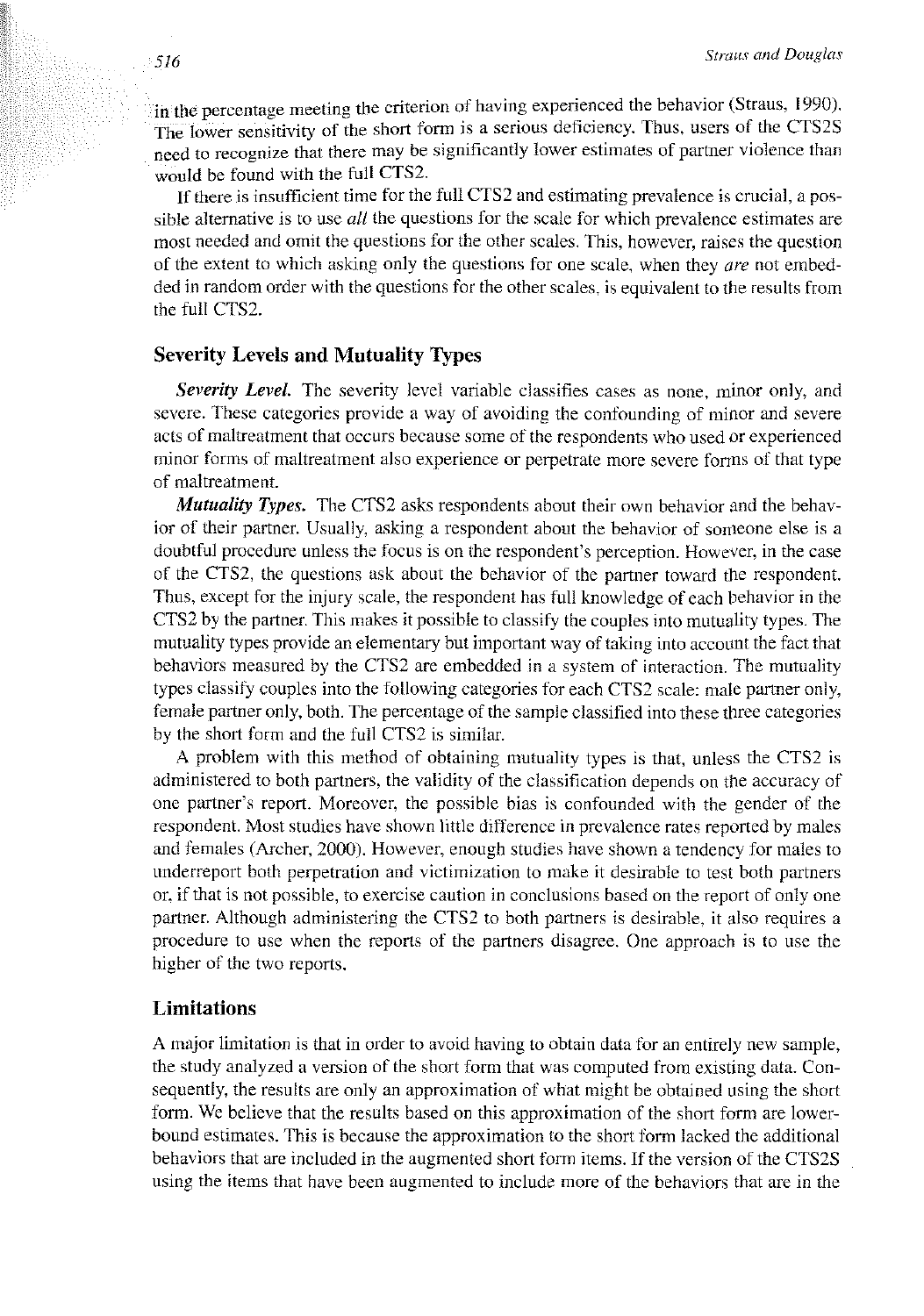#### *Short Form of CTS2 517*

full scale is used, it may result in greater correspondence with the full CTS2 than was found using the approximation items. However, cven if that proves to he correct, the short form is very likely to still have a lower sensitivity because the augmented items could not include all the behaviors in the full CTS2.

Another limitation of the study is that the data refer entirely to the behavior toward a partner by university students. This problem is mitigated somewhat by the fact that studies of students have generally found results that are parallel to the results of studies of general population samples. with the important exception that, because of their youth, studcnt samples always have much higher scores on the Physical Assault scale.

A potential problem from using the approximation CTSZS, consisting of a subset of items answered as **put** of the full scale, is the possibility that results from using the CTS2S, which consists of only 20 items, will be different because respondents may react differently when the items are not in the context of the larger set of items in the full CTS2.

## **CONCLUSIONS**

Despite these limitations, the results are sufficiently promising to make it appropriate to investigate the validity of the short form using nonstudent and clinical samples. Because the short form has inuch lower sensitivity than the full CTS2, use of the short form results in a much higher rate of false negatives. Nevertheless, because of the high sensitivity of the full CTS2 (Straus, 1990, 1999), if the full CTS2 cannot be used, the short form is likely to identify a large number of cases of partner violence.

For research focused on testing theories, such as testing the hypothesis that a certain risk factor is associated with one or more of the aspects of partner maltreatment measured by the CTS2, the concurrent and construct validity analyses in this article suggest that the short form is likely to produce results that are sufficiently parallel to the results from the full CTS2 to consider using the short form when using the full CTS2 is not possible.

Regardless of whether the full scale or the short form is used. the severity level types are recommended because partners who engage in the less severe forms of maltreatment may also engage in more severe forms. The severity level types avoid this confounding. The mutuality types are recommended because at least half of the victims of maltreatment are also perpetrators. The mutuality types enable identification of cases of mutual violence, male-only violence, and female-only violence, and thus enable a first step in investigating the dynamics of partner violence.

### **REFERENCES**

- Archer, J. (2000). Sex differences in aggression between heterosexual partners: A meta-analytic review. *Psychological Bulletin*,  $126(5)$ , 651-680.
- Cohen, J., Cohen, P., West, S. G., & Aiken, L. S. (2003). *Applied multiple regression/correlation unalysis for the behavioral sciences. Mahwah, NJ: Lawrence Erlbaum.*
- Feld, S. L., & Straus, M. A. (1989). Escalation and desistance of wife assault in marriage. *C,-imirzologj,* 2711). 141-161.

Gelles, R. J., & Straus, M. A. (1988). *Intimate violence*. New York: Simon & Schuster.

Reynolds, W. M. (1982). Development of reliable and valid short forms of the Marlowe-Crowne Social Desirability Scale. *Journal of Clinical Psychology*, 38(1), 119-125.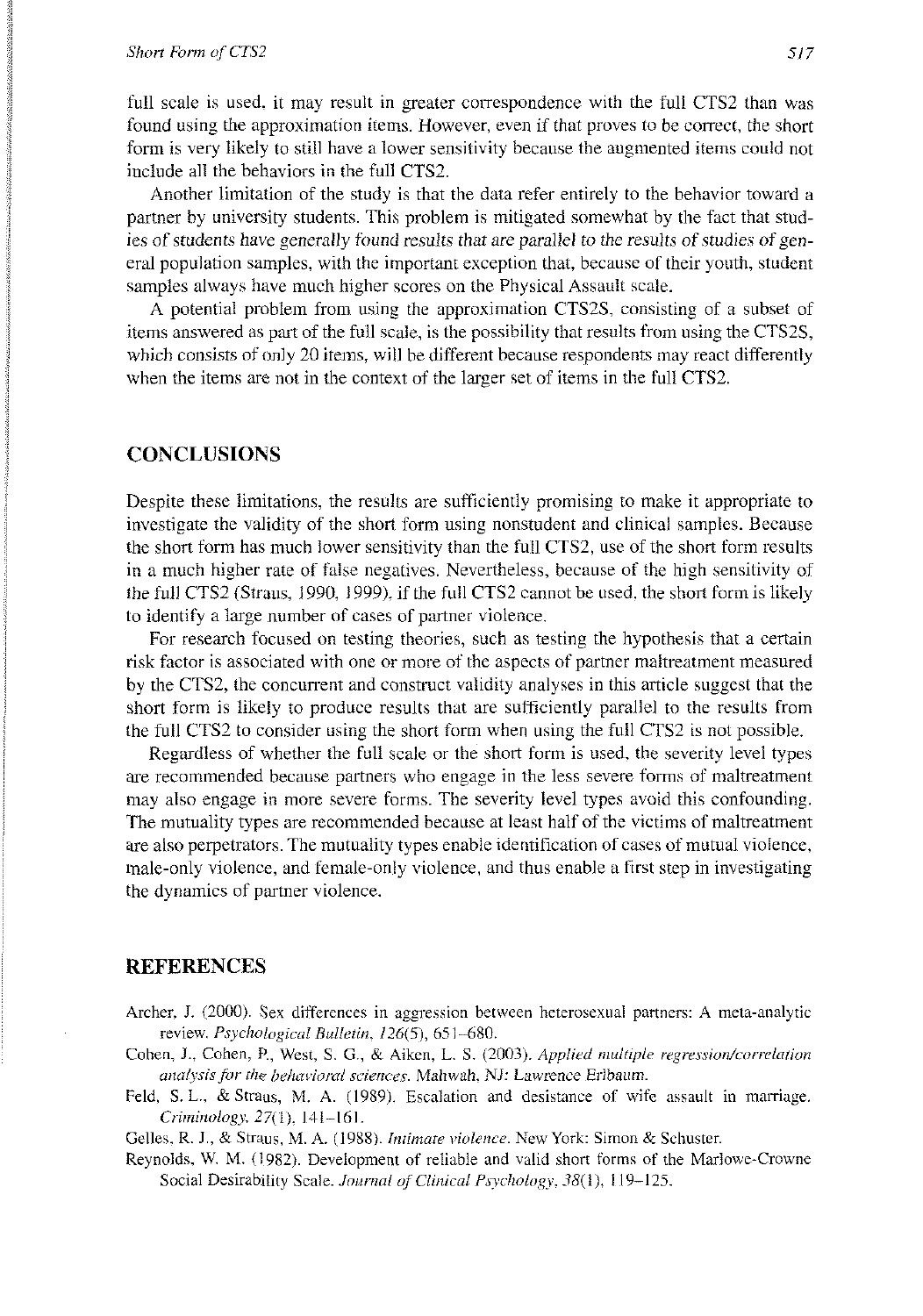- Straus, M. A. (1990). The Conflict Tactics Scales and its critics: An evaluation and new data on validity and reliability. In M. A. Straus & R. J. Gelles (Eds.), *Physical violence in American families: Risk factors and adaptations to violence in 8,145 families (pp. 49–73). New Brunswick,* NJ: Transaction.
- Straus, M. A. (1999). The controversy over domestic violence by women: A methodological, theoretical, and sociology of science analysis. In X. Arriaga & S. Oskamp (Eds.). *Violence in intimate relationships* (pp. 17-44). Thousand Oaks, CA: Sage.
- Slraus. M. A. (2000a). *Scoring the CTS2 and CTSPC.* Durham, NH: University 01 New Hampshire. Family Research Laboratory. Available at: **http://pubpages.unh,edu/-mas21**
- Straus, M. A. (2002). *Revised Conflict Tactics Scales (CTS2) variable name system and SPSS syntax for scoring.* Durham, NH: Family Research Laboratory, University of New Hampshire.
- Straus, M. A. (2004). *Bibliography and tabular summary of publications on the revised Conflict Rictics Scaler (CTS2 nnd CTSPC).* Durham. NH: Family Research Laboratory, University of New Hampshire.
- Straus, M. A., Hamby, S. L., Buncy-McCoy, S.. & Sugarman, D. B. (1996). The revised Conflict Tactics Scales (CTS2): Development and preliminary psychometric data. *Journal of Family I,ssues,* 17(3). 283-316.
- Straus, M. A., Hamby, S. L., Boney-McCoy, S., & Sugarman, D. (1999). *The personal and relationships profile (PRP).* Durham, NH: University of New Hampshire, Family Research Laboratory. Available at: http://pubpages.unh.edu/~mas2/
- Straus, M. A., & Mouradian, V. E. (1999, November 19). *Preliminary psychometric data for the personal and relationships profile (PRP): A multi-scale tool for clinical screening and research on partner violence.* Paper presented at the meeting of the American Society of Criminology, Toronto. Ontario, Canada.
- Yodanis, C., Hill. K., & Straus, M. A. (1997). *Tabular summary of methodological characteristics of research using the Conflict Tactics Scales*. Durham, NH: University of New Hampshire, Family Research Laboratory. Avaiiable at **http://pubpuges.unh.edu/-mas21**

*Offprints.* Requests for offprints should be directed to Murray A. Straus. PhD, Family Research Laboratory, University of New Hampshire, 126 Horton SSC, Durham. NH 03824, E-mail: Murray.Straus@unh.edu

### **APPENDIX A: THE CTS2S SHORT FORM**

*Sample items from the CTS2S copyright © 2003, 2004 by Western Psychological Services. Reprinted by permission of the publisher. No additional use without the prior written uuthorization of the publisher. All rights reserved. For permission to use this instrument, conrucr WPS, Atm: Rights* & *Prmzissions, 12031 Wikhire Boulevurd,* Los *Angeles,* **CA**  *90025, USA.* 

### **Couple Conflicts**

No matter how well a couple gets along, there are times when they disagree. get annoyed with the other person, want different things from each other, or just have spats or fights because they are in a had mood, are tired, or for some other reason. Couples also have many different ways of trying to settle their differences. This is a list of things that might happen when you have differences. Please mark how many times you did each of these things in the past year, and how many times your partner did them in the past year. If you or your partner did not do one of these things in the past year, but it happened before that. mark a *"7"* for that question. If it never happened, mark an "8."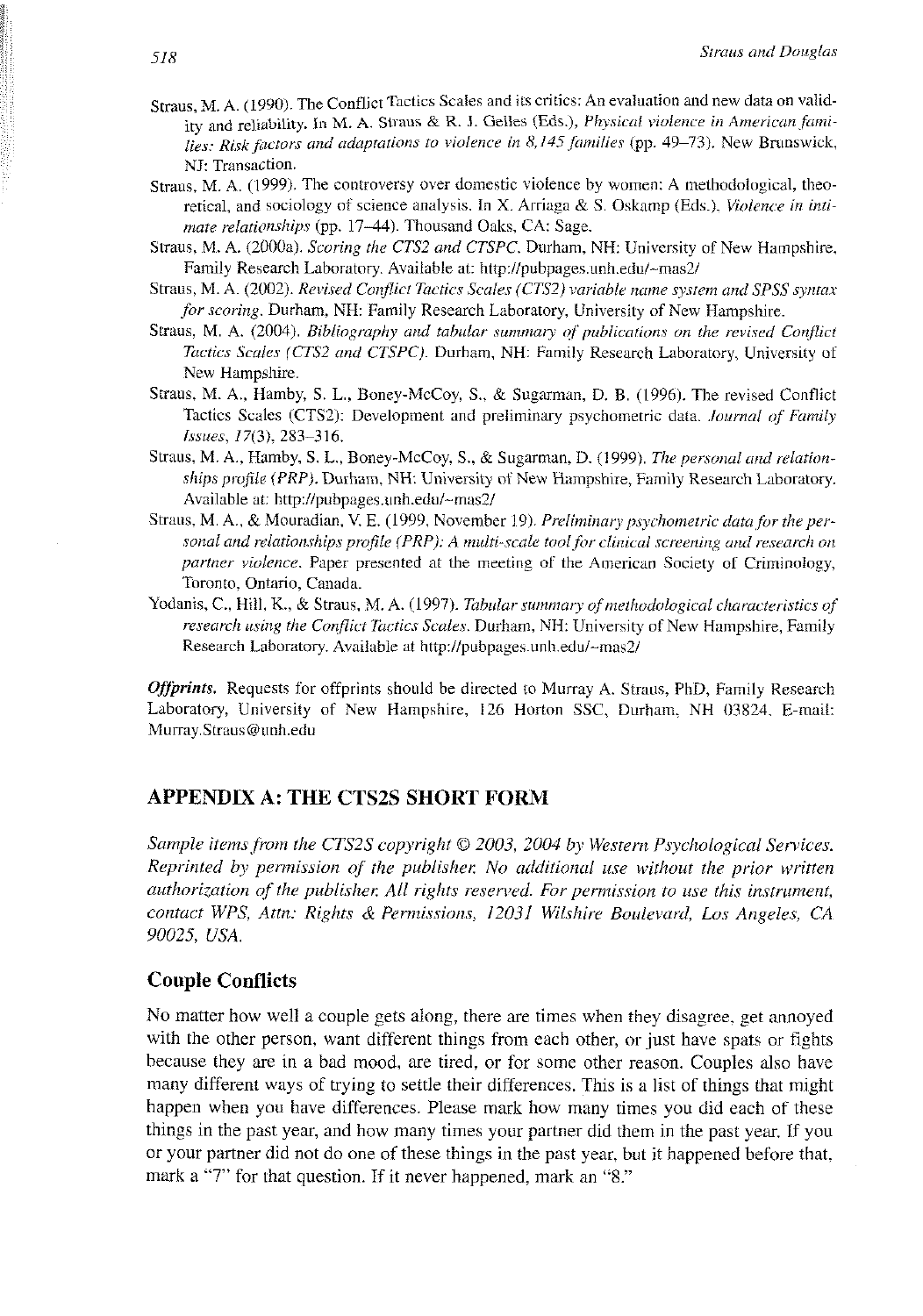### **How often did this happen?**

 $1 =$ Once in the past year

 $2 =$ Twice in the past year

 $3 = 3-5$  times in the past year

- $4 = 6 10$  times in the past year
	- $5 = 11 20$  times in the past year
		- $6 =$ More than 20 times in the past year
			- $7 = Not$  in the past year, but it did happen before

 $8 =$ This has never happened

| 1. I explained my side or suggested a compromise for a<br>disagreement with my partner |  |  |  | 1 2 3 4 5 6 7 8          |  |
|----------------------------------------------------------------------------------------|--|--|--|--------------------------|--|
| 9. I pushed, shoved, or slapped my partner                                             |  |  |  | 1 2 3 4 5 6 7 8          |  |
| 10. My partner pushed, shoved, or slapped me                                           |  |  |  | 1 2 3 4 5 6 7 8          |  |
| 11. I punched or kicked or beat-up my partner                                          |  |  |  | 1 2 3 4 5 6 7 8          |  |
| 12. My partner punched or kicked or beat-me-up                                         |  |  |  | $1\ 2\ 3\ 4\ 5\ 6\ 7\ 8$ |  |

# **APPENDIX B: SCORING AND TRANSFORMING THE CTS2 SHORT FORM**

# **Scoring Method**

Scoring the short form is identical to scoring the full CTS2. There are many ways to score the CTS2. These are described in Straus et al.. 1996 and Straus, 2000b. The optimal method depends on the characteristics of the sample and the purpose for which the scales will be used. The most usual and recommended scoring method for the Physical Assault, Injury, and Sexual Coercion scales is to create a dummy variable for "prevalence" by assigning a score of 1 if one or more instances of the items were reported to have occurred in the past year and  $\theta$  if no instances were reported. For the Negotiation scale, the recommended scoring method is to sum the number of times each behavior was reported. To do this, the answer categories must be converted from 0 to 7 to the midpoint of the range of scores in each category (Straus et al., 1996).

# **Transforming the CTS2 or CTS2S Scores to Compute Severity Levels**

The procedure to create severity types uses the prevalence scoring  $(0 = no$  instance of the behavior measured by the scale;  $1 =$  one or more instances). The procedure is illustrated by the following syntax to compute severity types for assaultive behavior by male respondents:

IF (MaleMinor = OAND MaleSever = *0)* MaleSeverityTyp = *0.* 

IF (MaleMinor = I AND MalcSevcr = *0)* Male SeverityTyp = 1.

IF (MaleSever = **I)** MaleSeverilyType = *2.* 

VAR LABELS MaleSeverityType 'SHORT FRM ASSAULT BY MALE-SEVERITY TYPE.'

VALUE LABELS MaleSeveriiyType *0* 'NO VIOU 1 'MINOR ONLY' 2 'SEVERE.'

*Where:* 

 $MaleMinor = Minor$  assault by male partner